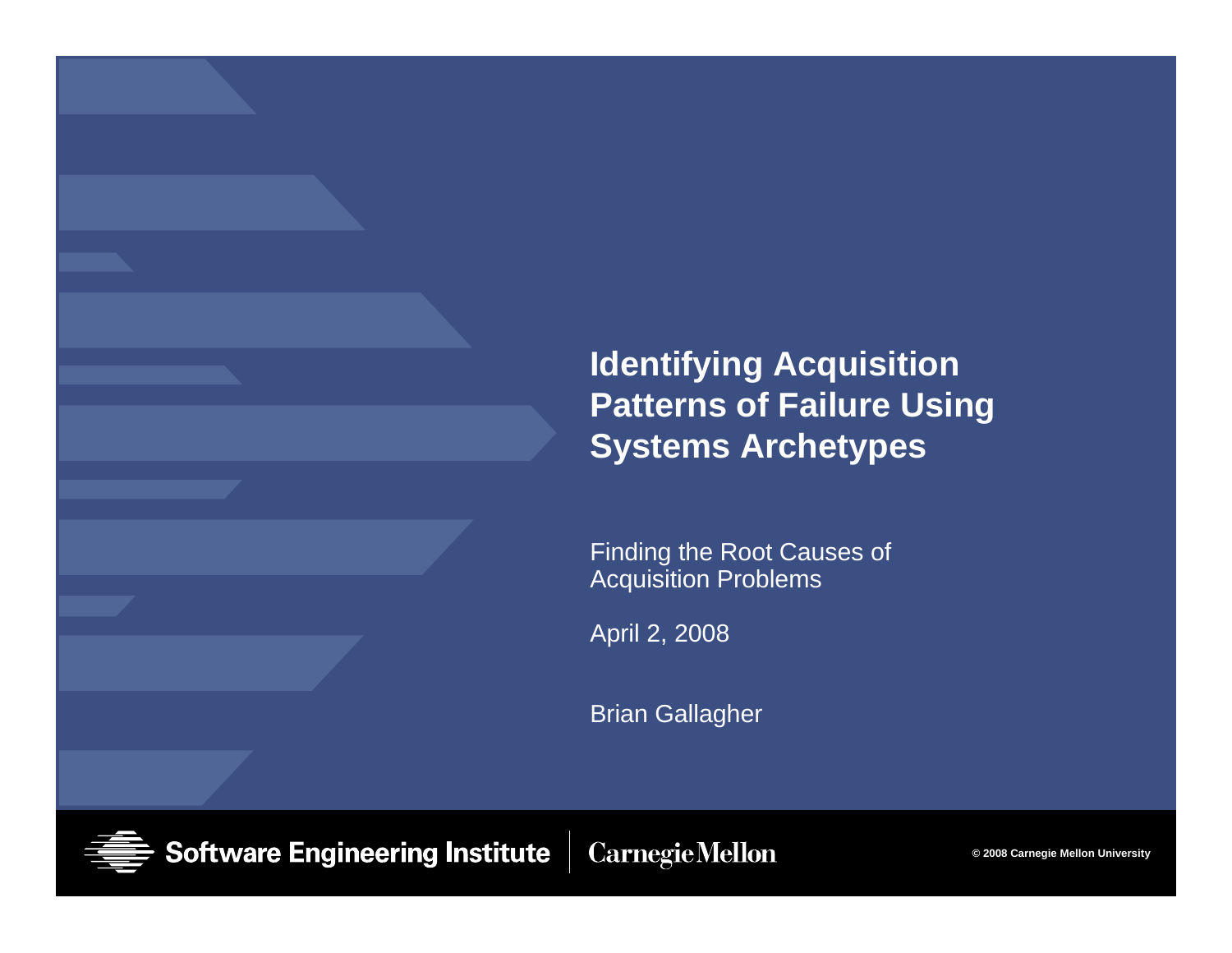## **Challenges of Software**

### **Software is invisible**

• Typically we don't buy code – we buy a system

#### **Software embodies "unlimited" complexity**

- 
- Complexity is often not understood nor appreciated

### **Doing it "right" requires persistence and discipline**

- Not the most common traits throughout humanity
- Adopting good software engineering practices has a good ROI, but there is a "cash-flow" problem

### **Software and hardware technology continues to evolve very rapidly**

**Few program managers — the key decision-makers — have in-depth understanding of software technology**

**Software project management is still immature. Software engineering is arguably, still in its infancy**

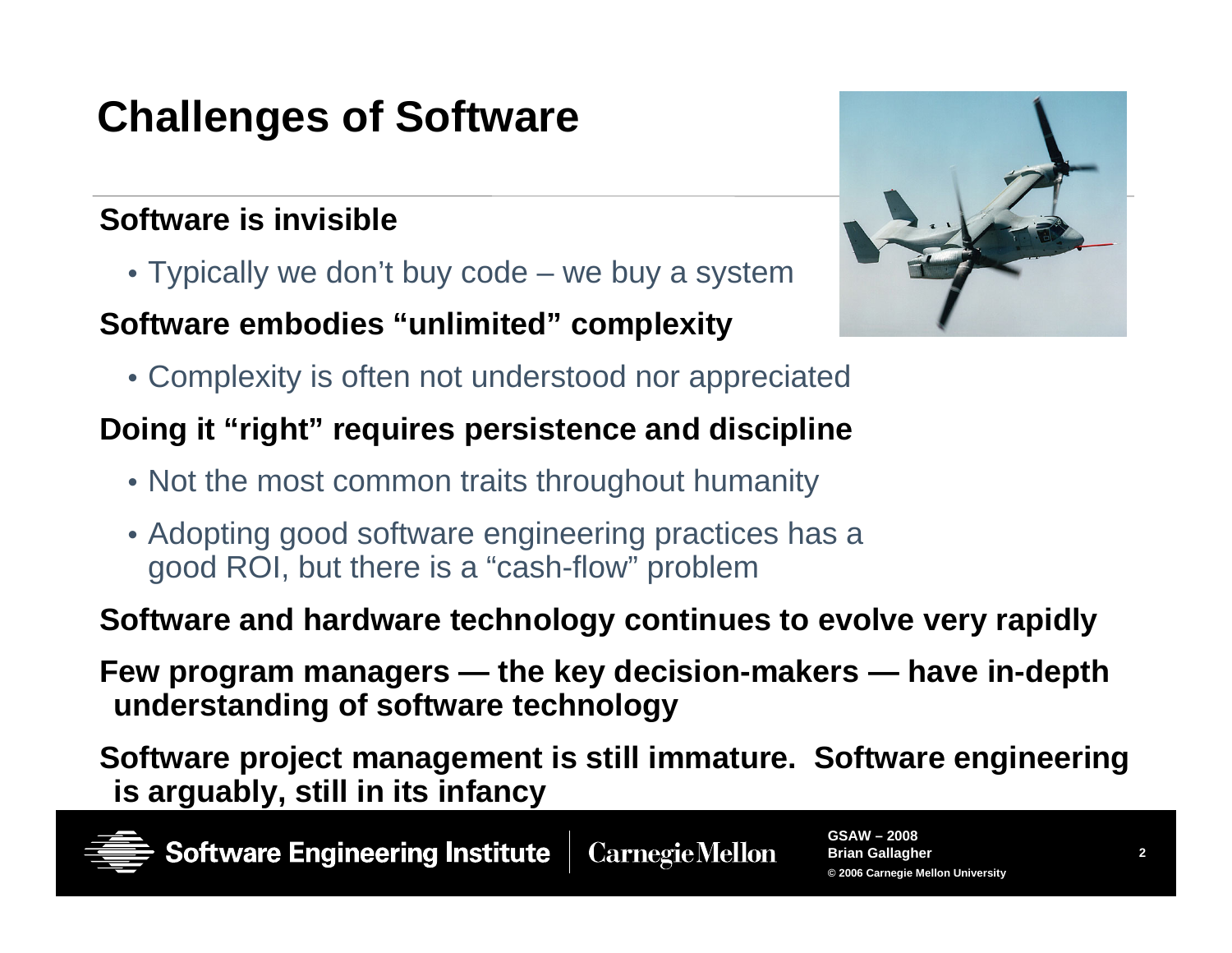# **Challenges of Software**

The flowchart might correspond to a 100 LOC module with a single loop that may be executed no more than 20 times.

There are approximately 10<sup>14</sup> possible paths that may be executed!

For any but the smallest programs, complete path coverage for defect detection is impractical.



Adapted from Pressman, R.S., *Software Engineering: A Practitioner's Approach, Third Edition*, McGraw Hil, 1992



**Software Engineering Institute** 

**Carnegie Mellon**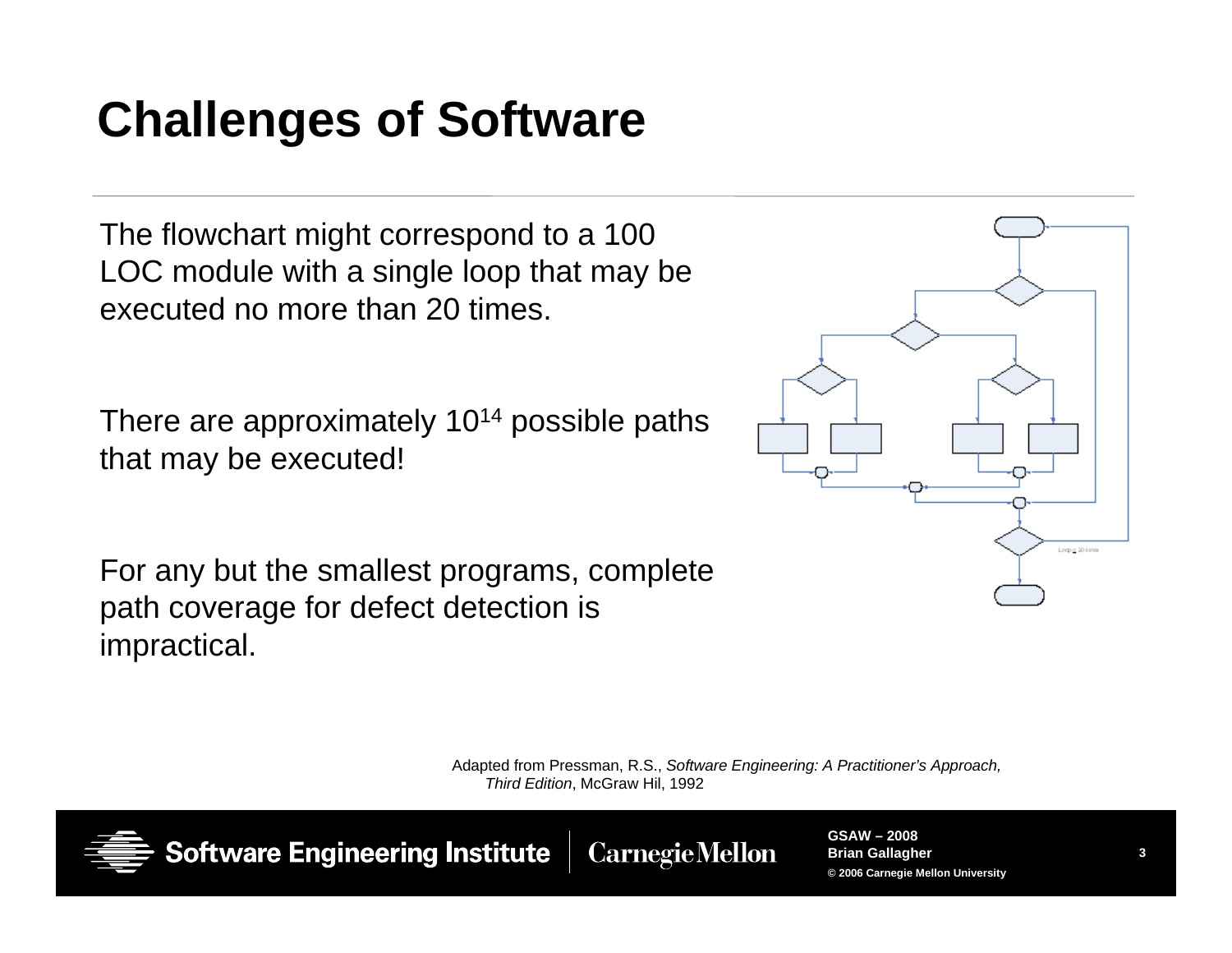# **Challenges of Software**

Typical Industry Software Quality at Delivery

- A 1,000 line-of-code (1 KLOC) program listing has about 20 pages of executable code
- For industrial software, typical *shipped* quality levels are 5 to 10 defects per KLOC or 1 defect in 2 – 4 pages
- A 1 million line-of-code (1 MLOC) printed listing stands roughly 5'7" and contains between 5,000 to 10,000 defects when *shipped*

1.000.000 SLOC

For DoD acquisition programs, these realities are often ignored resulting in unrealistic schedules and unplanned test/fix cycles inserted to grow the reliability of low quality software.



**Software Engineering Institute** 

**Carnegie Mellon**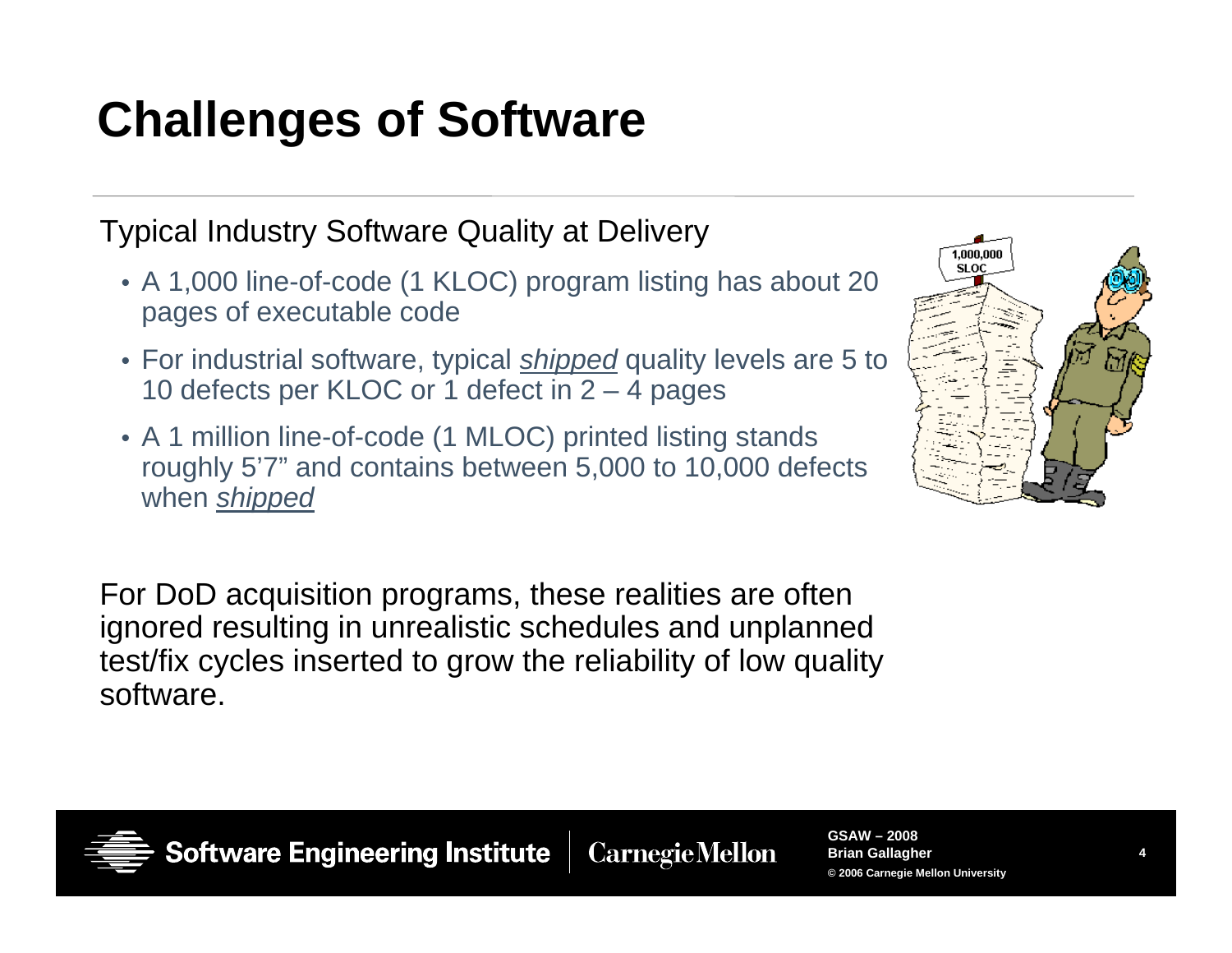### **The Buzzword Quagmire and Quest for the "Silver Bullet"**

| <b>Open Systems</b>                                           | <b>DoDAF</b>                                   |                                            |              |  |
|---------------------------------------------------------------|------------------------------------------------|--------------------------------------------|--------------|--|
| <b>Acquisition Reform</b>                                     | Interoperability                               | <b>ATAM</b>                                | <b>FEAF</b>  |  |
|                                                               | <b>Total System Performance Responsibility</b> |                                            |              |  |
| <b>Agile Acquisition</b>                                      |                                                | <b>Time-Certain Development</b>            |              |  |
|                                                               | Win-Win Spiral                                 |                                            |              |  |
| <b>Evolutionary Acquisition</b>                               |                                                |                                            |              |  |
| Capability-Based Acquisition                                  |                                                | <b>Extreme Programming</b>                 |              |  |
| <b>Team Software Process</b>                                  | Lean Six Sigma                                 |                                            | <b>CMMI</b>  |  |
| <b>Net-Centric Warfare</b>                                    | Insight versus Oversight                       |                                            |              |  |
|                                                               |                                                | Service-Based Acquisition                  |              |  |
|                                                               | Open Architecture                              |                                            |              |  |
| <b>Service-Oriented Architecture</b>                          |                                                |                                            |              |  |
|                                                               | <b>Incremental Commitment Model</b>            |                                            |              |  |
| Architecture-based Development                                |                                                |                                            | Earned-Value |  |
| Lean Acquisition<br><b>Systems Engineering Revitalization</b> |                                                |                                            |              |  |
| <b>Software Engineering Institute</b>                         | <b>Carnegie Mellon</b>                         | <b>GSAW-2008</b><br><b>Brian Gallagher</b> |              |  |

**© 2006 Carnegie Mellon University**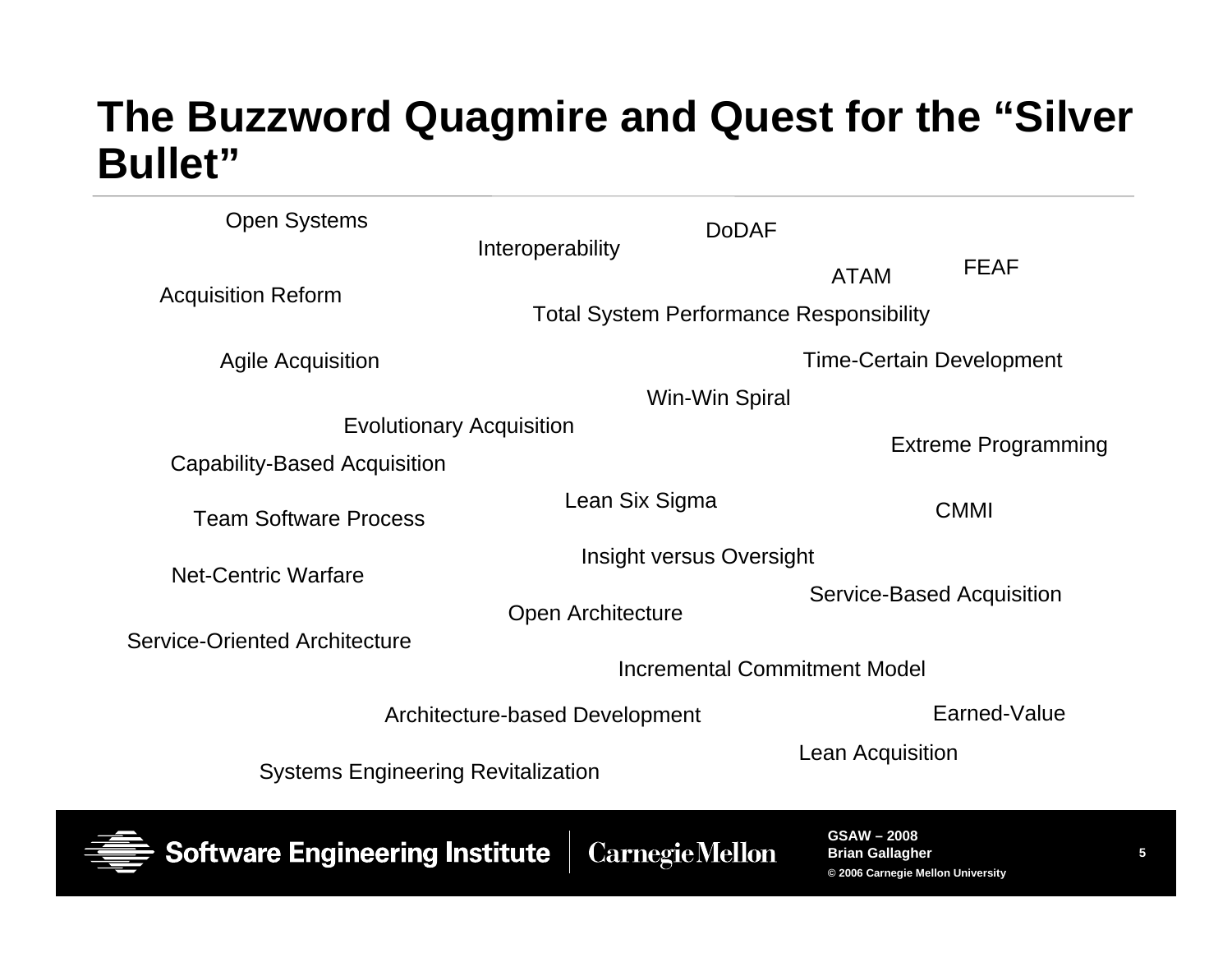## **Evolution of Concerns**

Buzzwords come and go, the underlying concerns remain fairly constant

- 1. Software is developed by teams of between 5 and 20 people
	- • A team can deliver ~XXX software lines of code in 6 months with highly predictable cost, performance, and quality (SEI's TSP, Agile Scrums, …)
	- • Individual team performance can be extended to a team of teams – but breaks down in larger projects….
- 2. Optimizing team performance on larger project requires…
	- • A software architecture that allows each team to operate autonomously
	- • Disciplined project management and system engineering practices that facilitate communication across teams

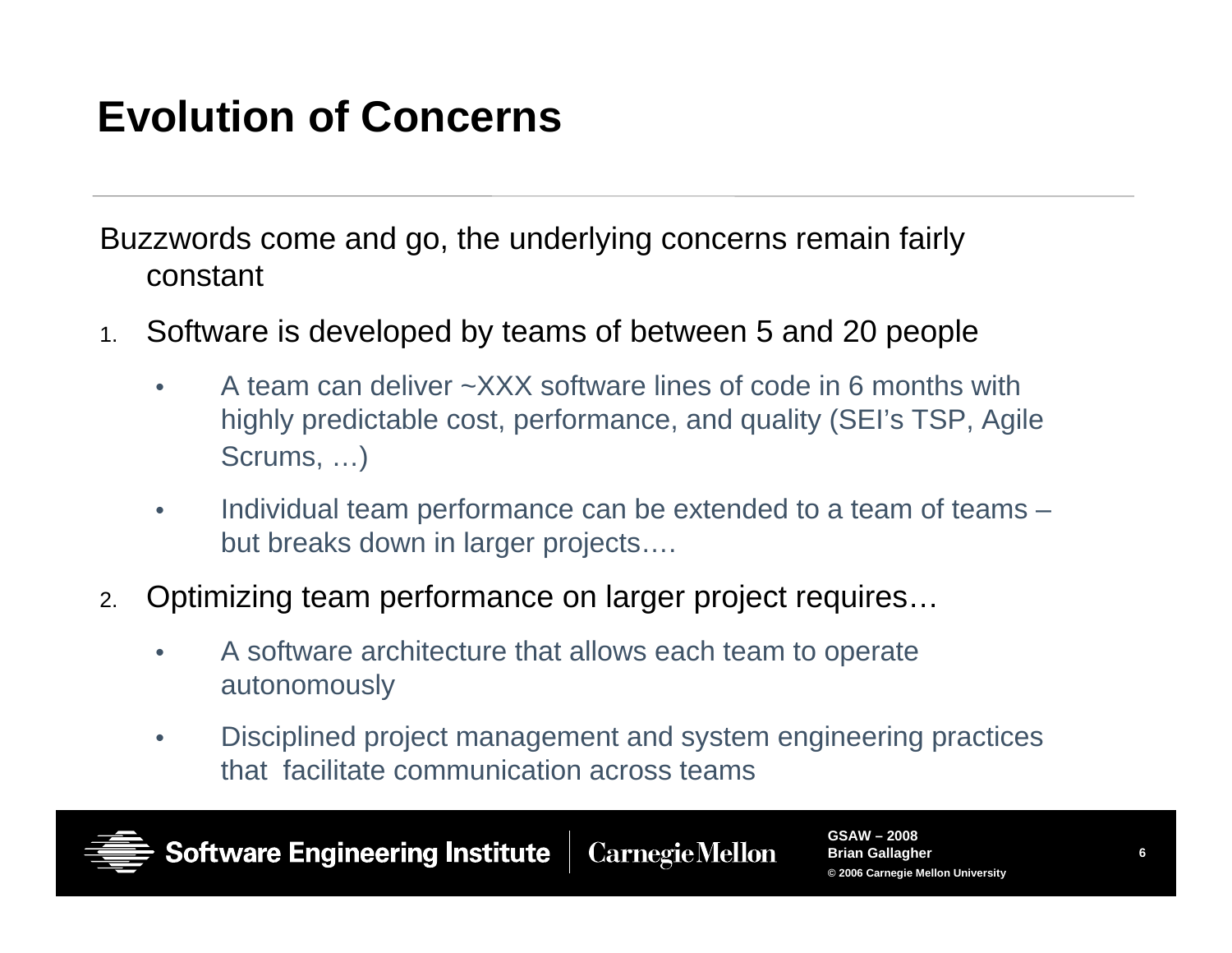## **Why is Software-Intensive Acquisition Hard?**

Complex interactions between PMO, contractors, sponsors, and users

- •Full chain of actions & their longer-term consequences are not clear
- Hard to apply corrective actions when status is uncertain
- Significant delays exist between applying changes and seeing results
	- •Difficult to control systems with long delays between cause & effect
	- $\bullet$ *Example:* Steering an aircraft carrier

#### Unpredictable and unmanageable progress and results

- •Limited visibility into real progress & status
- Complexity of interdependencies has unintended consequences

#### Uncontrolled escalation of situations despite best management efforts

 $\bullet$ Misaligned goals can drive potentially conflicting behaviors

Linear partitioning is the standard approach to address large systems

• When systems have feedback between components that are partitioned, it makes it difficult to see & address these interactions

#### Exponential growth of interactions as size grows linearly

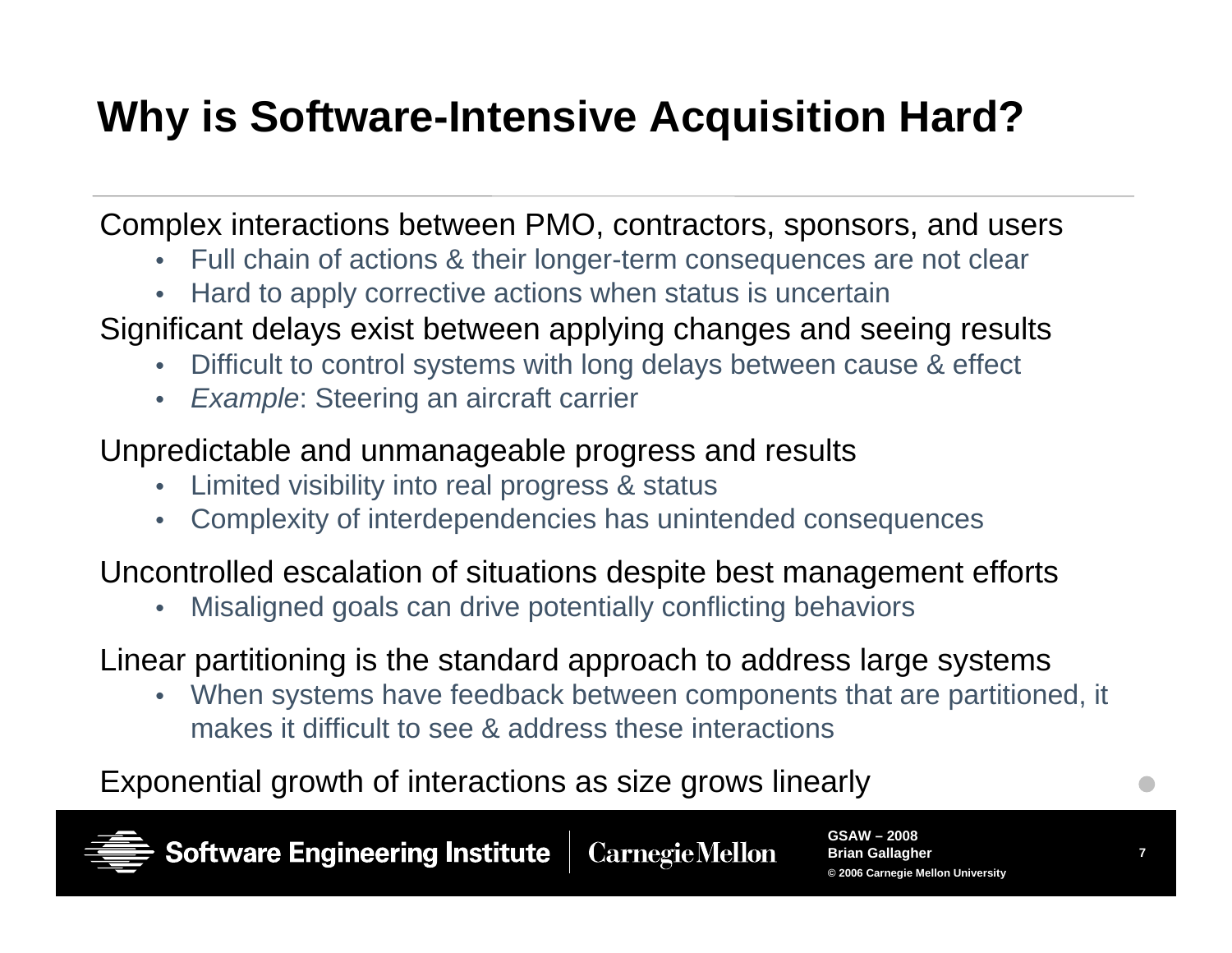## **What is Systems Thinking?**

Systems Thinking is a method for analyzing complex systems

Developed by Jay W. Forrester at MIT modeling electrical feedback

• Also exists in economic, political, business, and organizational behaviors

Uses feedback loops to analyze common system structures that either spin out of control, or regulate themselves

Helps identify a system's underlying structure, and what *actions* will produce which *results* (and *when*)

Systems Thinking teaches us that:

- •*System behavior is greater than the sum of component behaviors*
- •"Quick fix" solutions usually have side-effects that make things worse
- •True improvement comes from changing the underlying system structure



**Software Engineering Institute**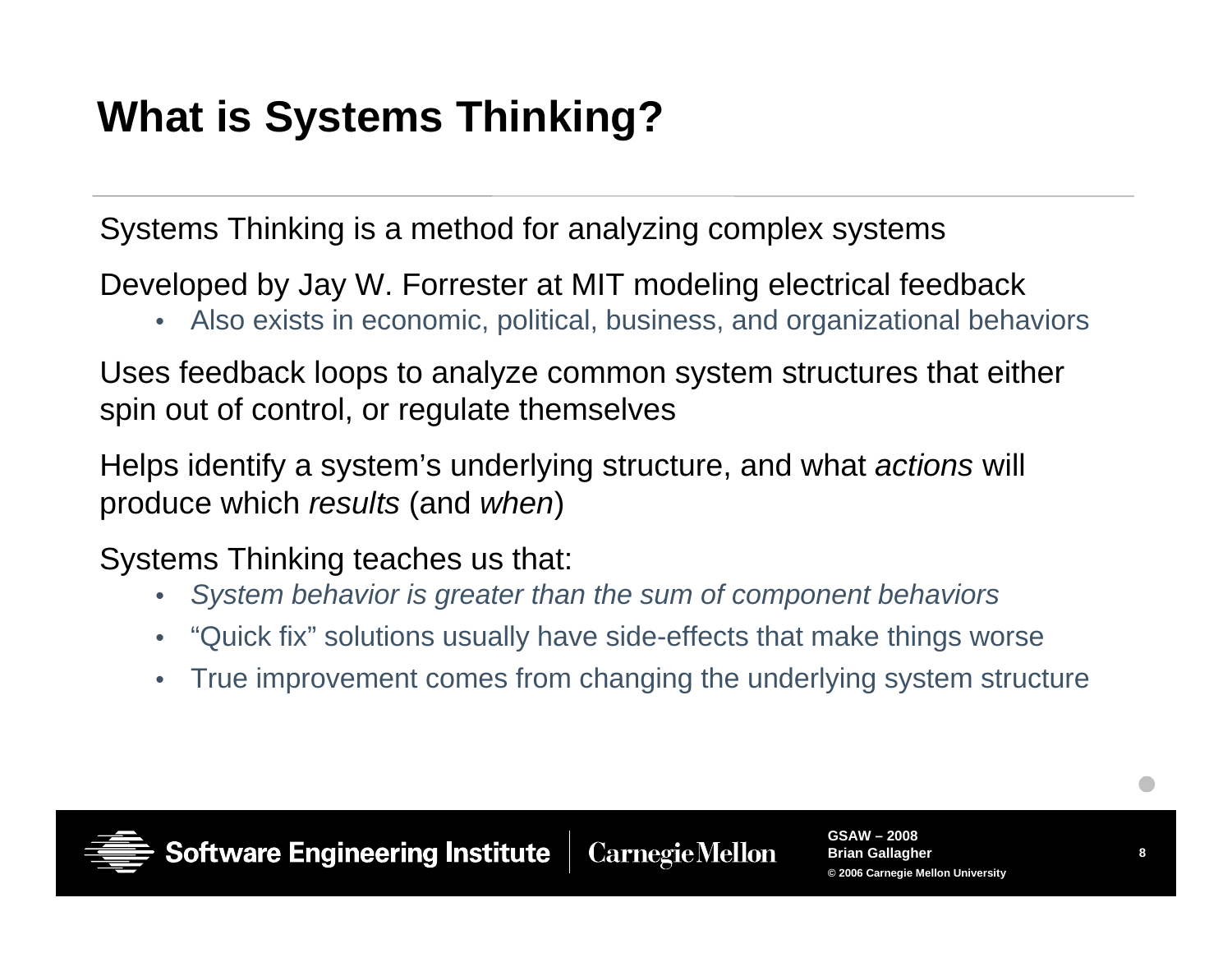## **What are the Acquisition Archetypes?**

The Acquisition Archetypes depict the underlying structures of a set of dynamic behaviors that occur throughout acquisition organizations

- Each diagram tells a familiar, recurring story
- Each describes the structure that causes the dynamic

### Acquisition Archetypes are used to:

- $\bullet$ Identify failure patterns as they develop (*recognition*)
- $\bullet$ Single out root causes (*diagnosis*)
- $\bullet$ Engage in "big picture" thinking (*avoid oversimplification*)
- $\bullet$ Promote shared understanding of problems (*build consensus*)
- •Find interventions to break out of ongoing dynamics (*recovery*)
- $\bullet$ Avoid future counter-productive behaviors (*prevention*)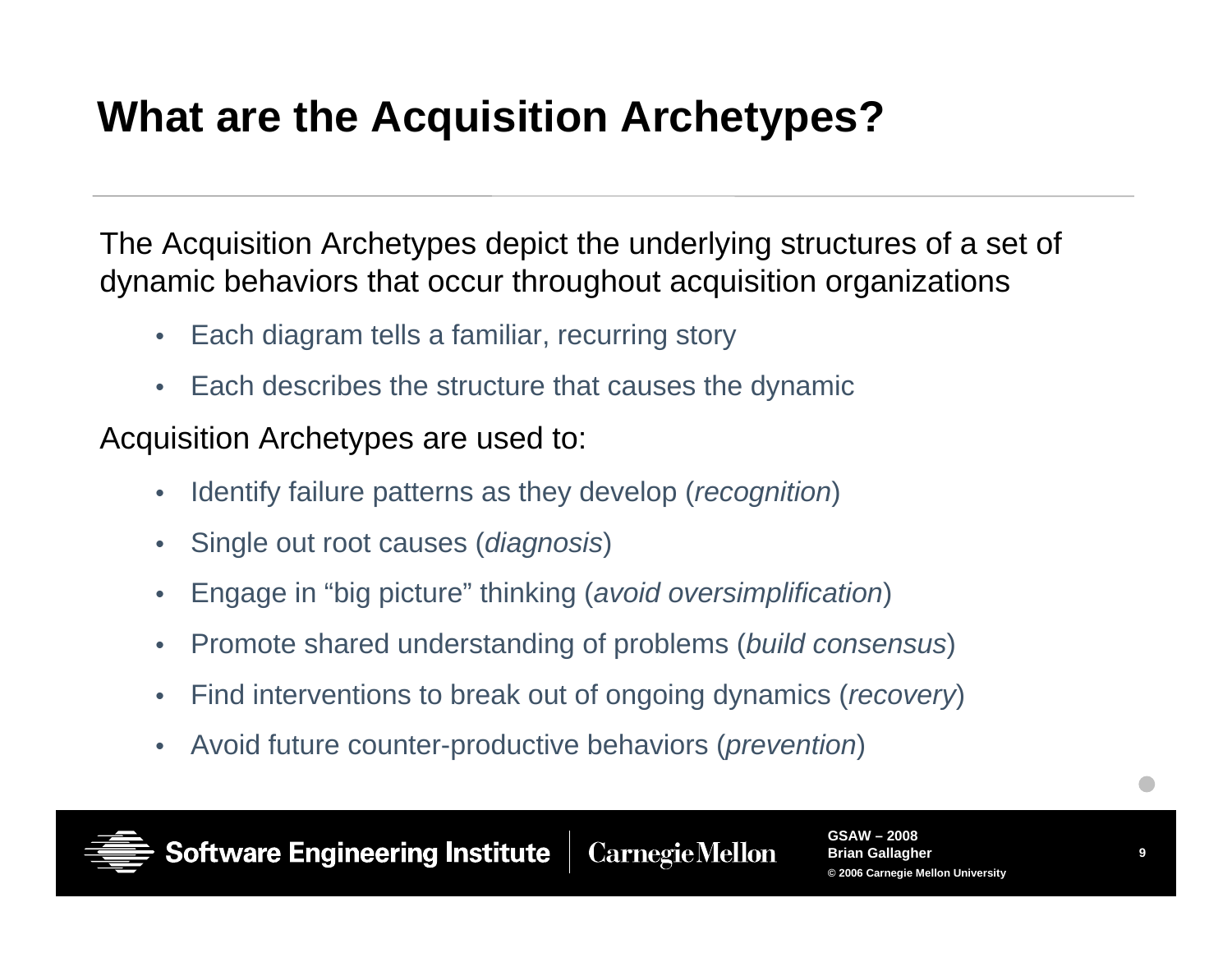### **"Fixes That Fail" – Systems Archetype**



A quick *Fix* for a *Problem Symptom* has immediate positive results, but also has long-term *Unintended Consequences* that, after a *delay*, worsen the original *Problem Symptom* as the *Fix* is used more often.

*based on "Fixes That Fail"*

**Software Engineering institute** 

**CarnegieMellon**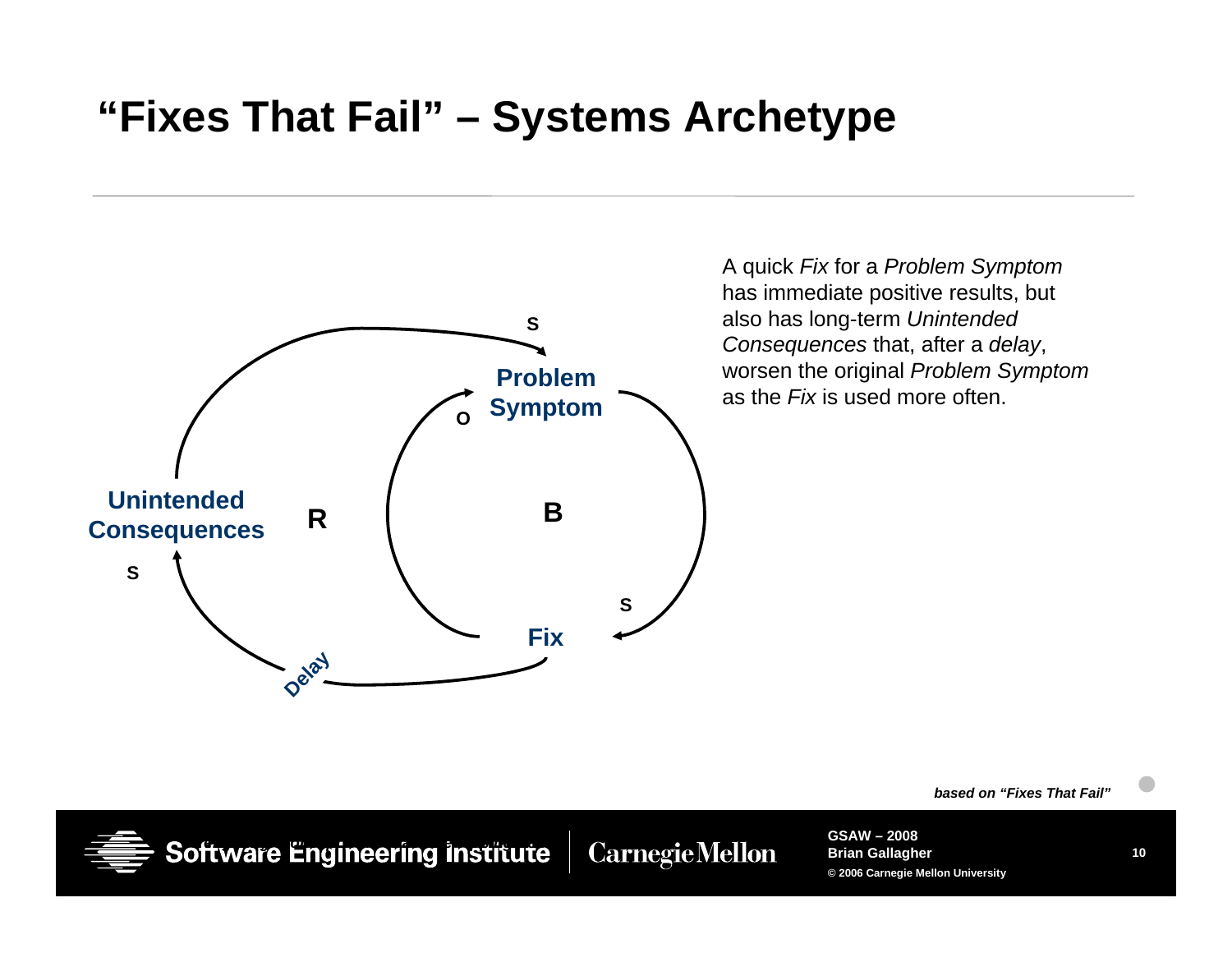### **"Sacrificing Quality" – Acquisition Archetype**



As schedule pressure increases, processes are shortcut, quality suffers, and errors increase—requiring more re-work. However, rework consumes resources, which increases schedule pressure, and the cycle repeats and worsens.

*based on "Fixes That Fail"*



**CarnegieMellon**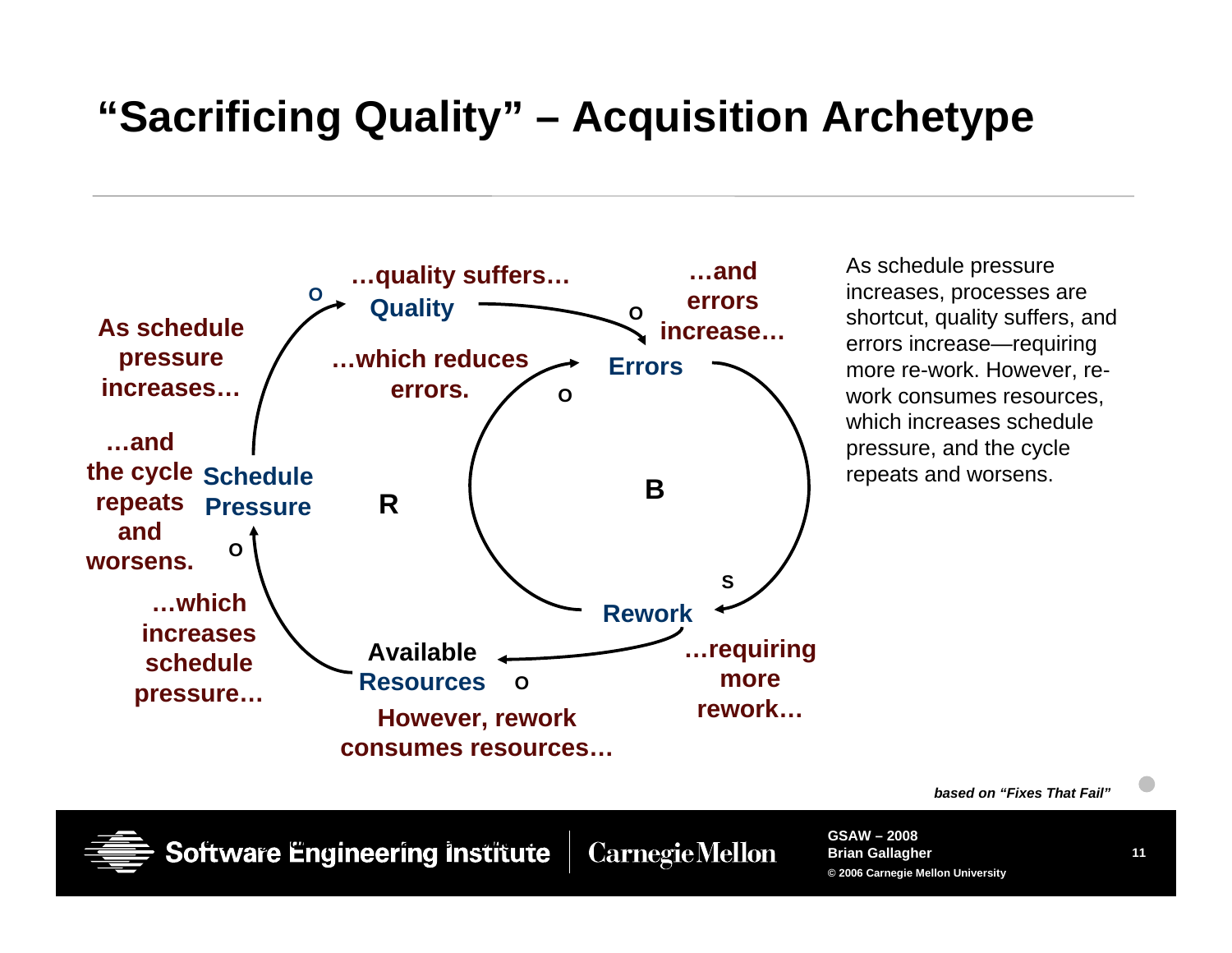## **Acquisition Archetypes**

There are many recurring patterns of behavior in software acquisition and development that have been modelled using Systems Archetypes and CLDs:

- $\bullet$ Sacrificing Quality
- $\bullet$ **Firefighting**
- $\bullet$ The "Bow Wave" Effect
- $\bullet$ Underbidding the Contract
- $\bullet$ Shooting the Messenger
- $\bullet$ Robbing Peter to Pay Paul

. . .

 $\bullet$ Longer Begets Bigger

- $\bullet$ The 90% Syndrome
- $\bullet$ Requirements Scope Creep
- $\bullet$ Feeding the Sacred Cow
- •Brooks' Law
- PMO vs. Contractor Hostility
- $\bullet$ Staff Burnout and Turnover
- $\bullet$ The Improvement Paradox

. . .



**Software Engineering Institute CarnegieMellon**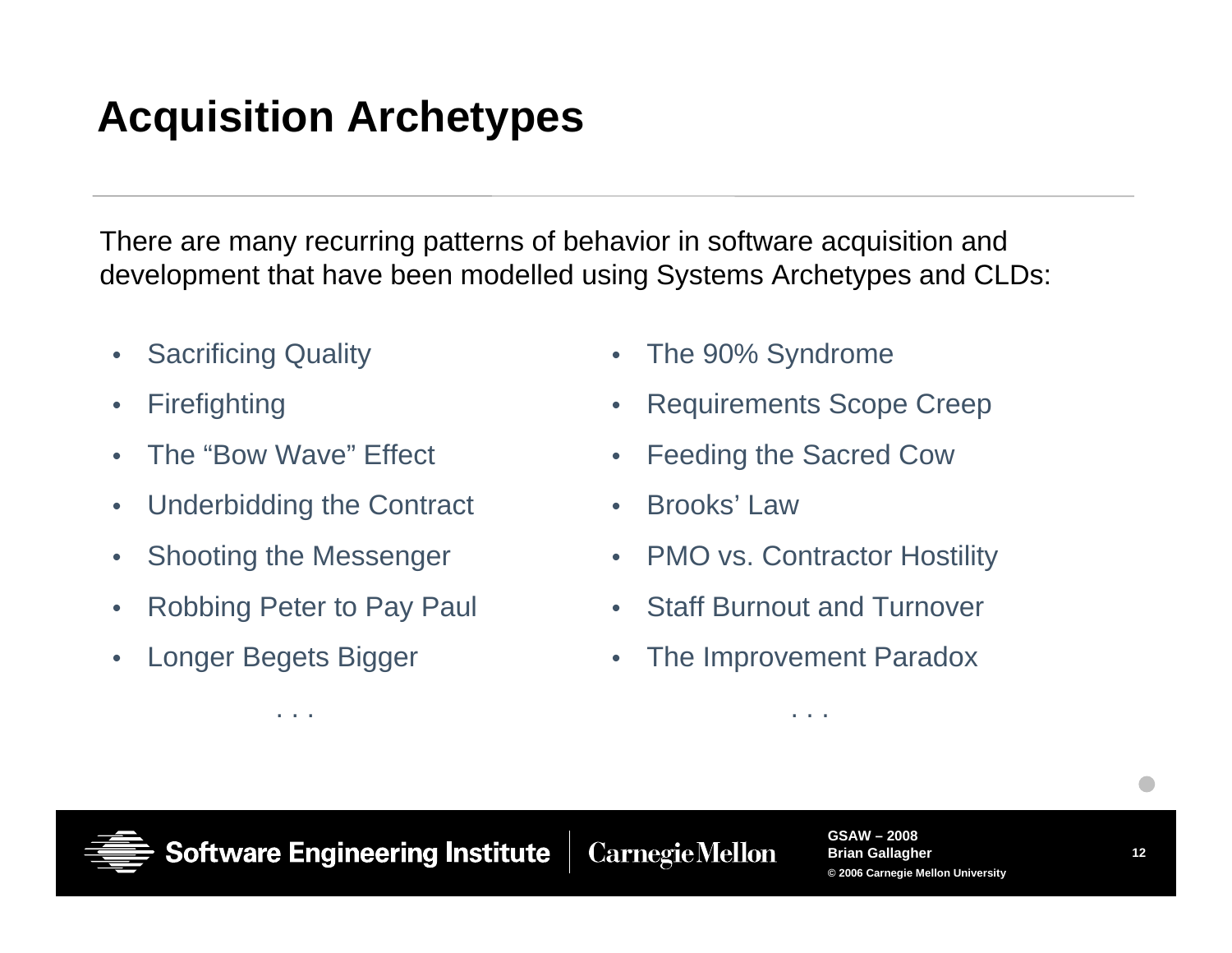### **Acquisition Archetypes – Concept Briefs**



**Software Engineering Institute** 

**Carnegie Mellon**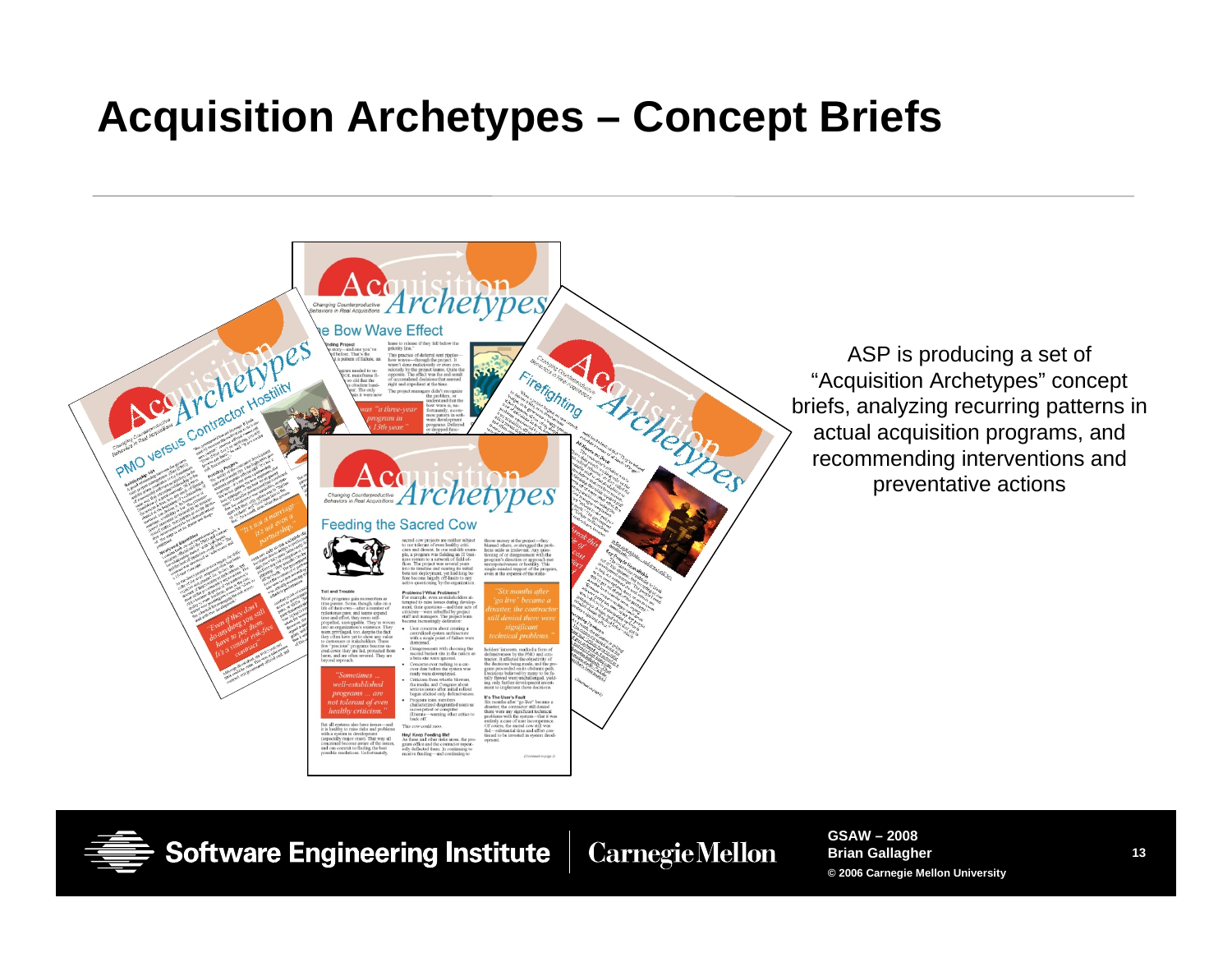## **Why Is This Approach Important?**

Increasing complexity and acceleration in technical and organizational systems

Linear behaviors become nonlinear and unpredictable when combined

We lack problem solving methods that serve a "whole systems" view

Our current tools and methods are suited for handling *detailed complexity* where there are many variables.

*Dynamic complexity* refers to "situations where cause and effect are subtle, and where the effects over time of interventions are not obvious" (Senge, 1990, p. 71)

- • When the same action has dramatically different effects in the short run and the long run
- $\bullet$  When an action has one set of consequences locally and very different consequences in a different part of the system, there is dynamic complexity.
- $\bullet$ When obvious interventions produce nonobvious consequences



**Software Engineering Institute**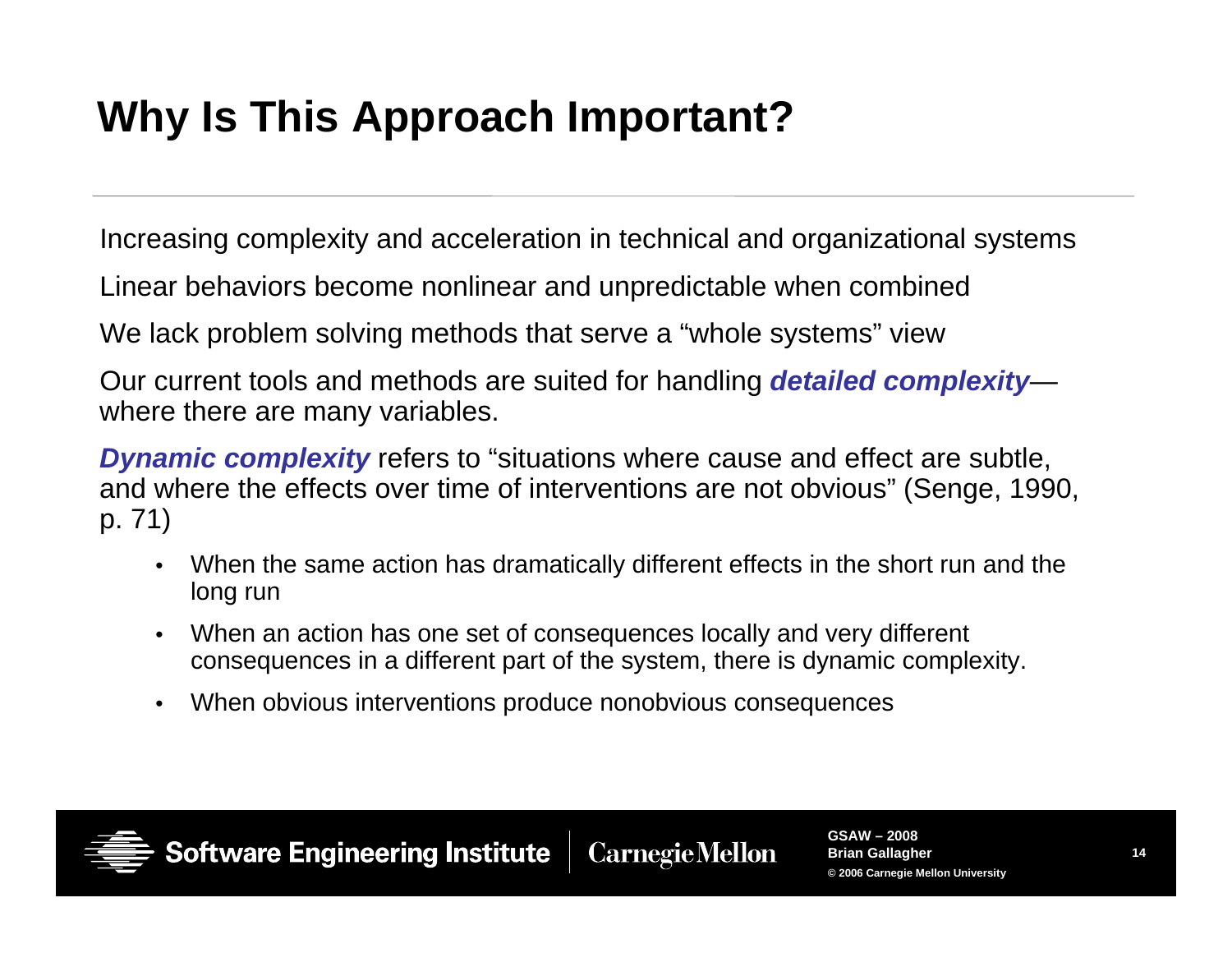## **Four Confounding Factors**

1. Patterns & structural properties are hard to perceive & discern. Too much situational flux; few are looking closely or are in a position to look broadly.

2. Our problem solving strategies (for handling detail) are a poor match for handling dynamic complexity, and provide false assurance

• Few alternatives; this requires a radical shift in point of view and new problem solving methods

3. Work-life values can run contrary to a systems view—with a focus on short term, bottom line, and stovepipes. Actions based purely on these values often result in counter productive behavior. We think we are doing the *right* thing, but our perspective is too small or too short.

- Solutions that sound good but often backfire (insidious traps)
	- "results" focused
	- tyranny of consensus
	- low hanging fruit

4. Need to balance tackling the fundamental solution and achieving results. The challenge: Can you find "quick fixes" that contribute to the fundamental solution?

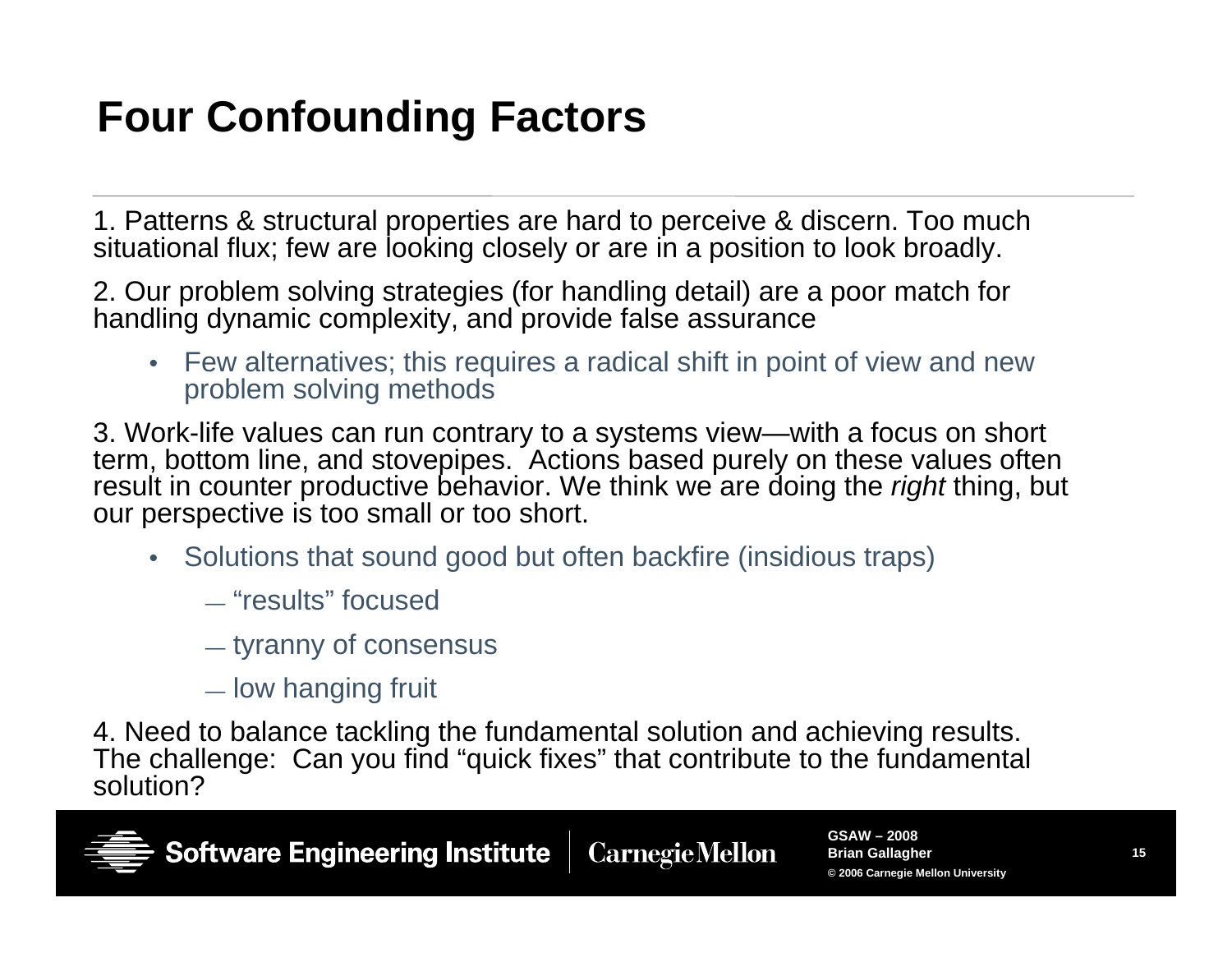### **Next Steps and Future Directions**

#### **Pattern Library of** *Acquisition Archetypes*

- $\bullet$ Eleven *Acquisition Archetypes* have been described
- $\bullet$ Plan to identify additional acquisition dynamics & root causes

#### **Collaborative Consulting**

 $\bullet$ Help customers identify program-specific, counter-productive behaviors

#### **Learning Experiments**

 $\bullet$  Interactive "hands-on" exercises that demonstrate key dynamics in software acquisition programs

#### *Acquisition Archetypes* **Workshop,** 2 days, high interaction

• *"Improving Acquisition Practice and Avoiding Patterns of Failure***"** will introduce the systems thinking approach, apply it to acquisition, present classic failure traps, and facilitate identifying specific failure patterns on their program



**Software Engineering Institute**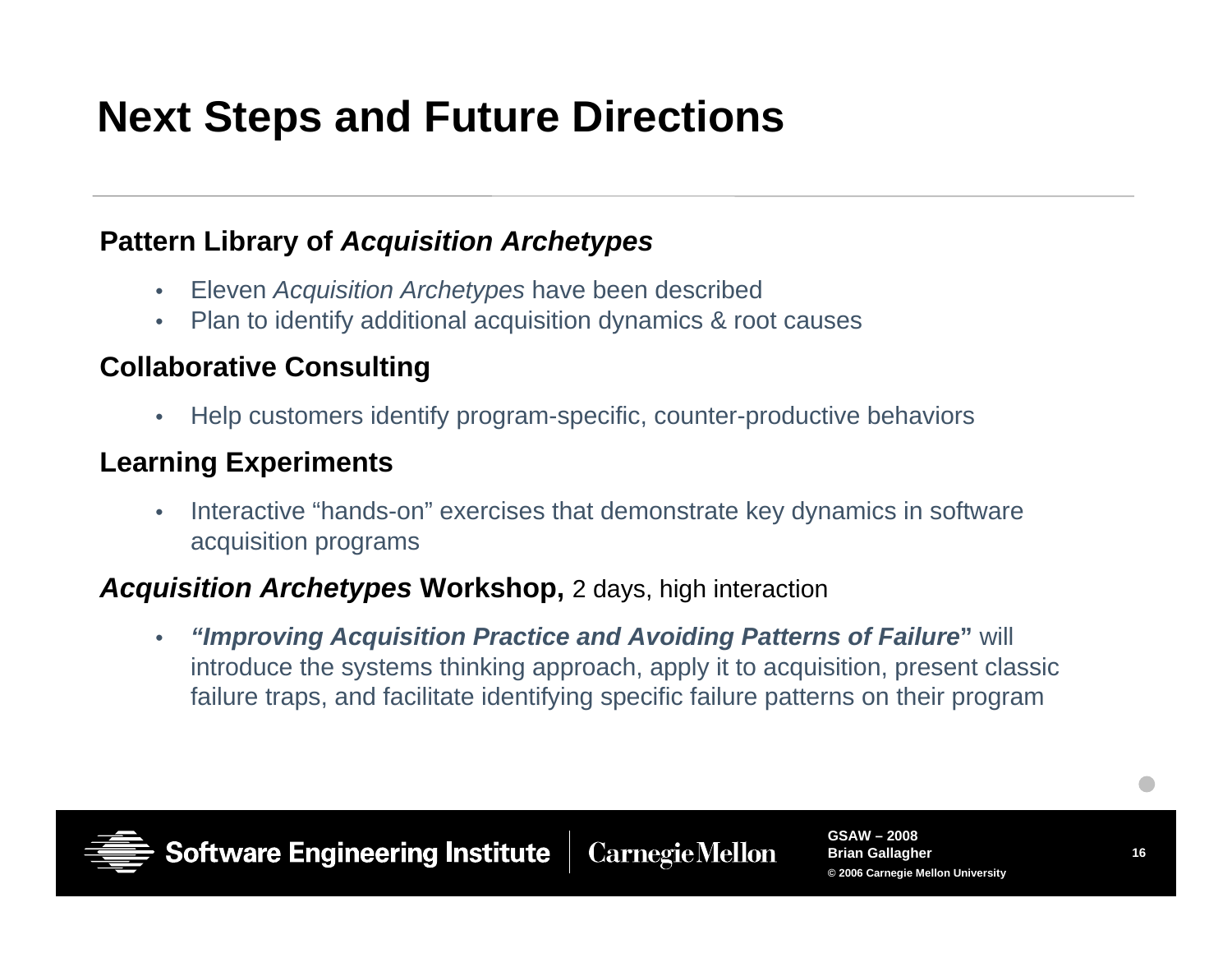### **For More Information**

#### *Brian Gallagher*

Director, Acquisition Support Program Software Engineering Institute 4500 Fifth Ave. Pittsburgh, PA 15213-3890 (412) 268-7157 bg@sei.cmu.edu

**Army** Cecilia Albert, cca@sei.cmu.edu

**Navy** Rick Barbour, reb@sei.cmu.edu

**Air Force**John Foreman, jtf@sei.cmu.edu

> **Intelligence Community** Rita Creel, rc@sei.cmu.edu

**Civil Agencies** Steve Palmquist, msp@sei.cmu.edu

**Knowledge Integration & Transfer** Linda Levine, ll@sei.cmu.edu

http://www.sei.cmu.edu/programs/acquisition-support



**Software Engineering Institute** 

**CarnegieMellon**